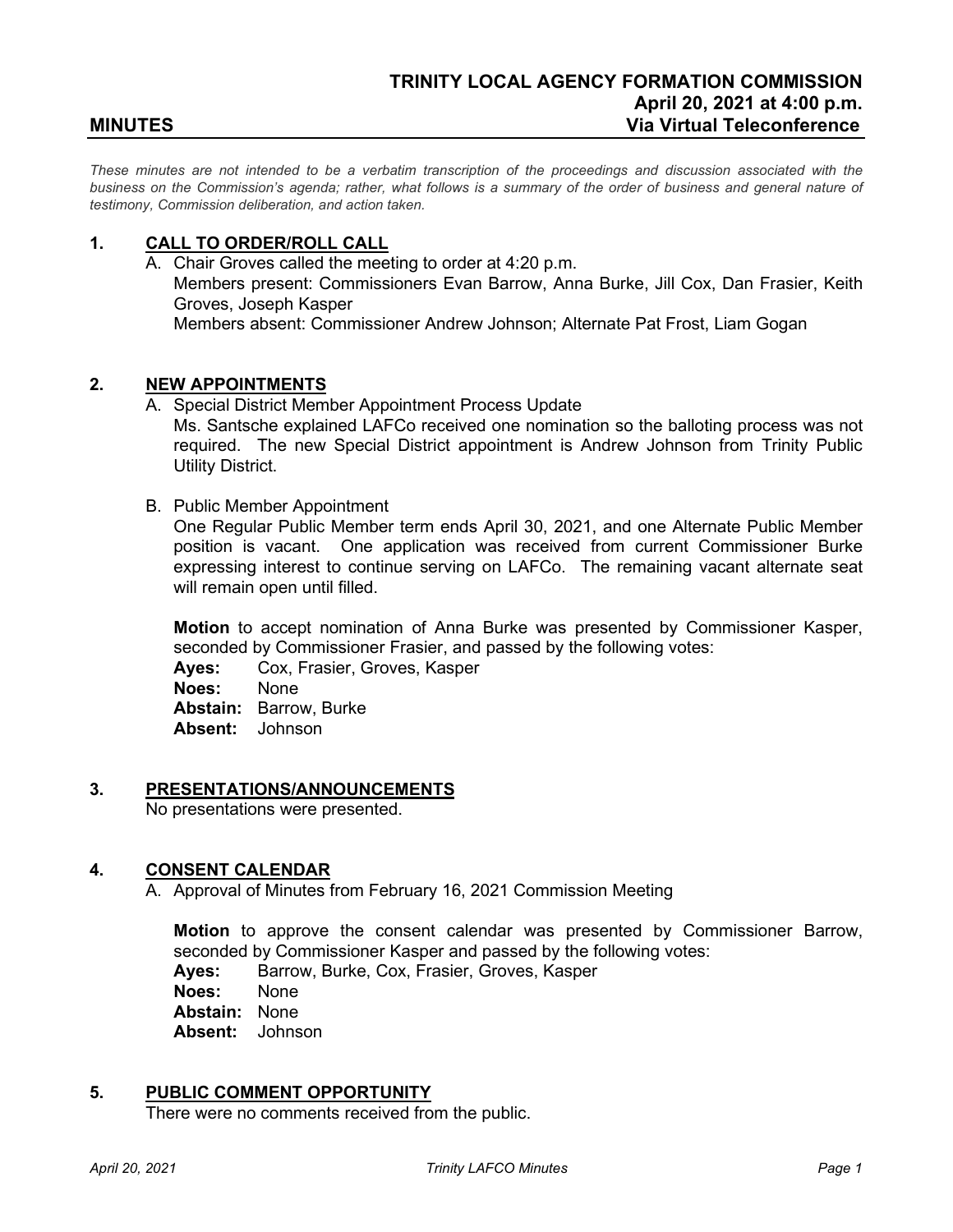# **6. PUBLIC HEARINGS**

A. MSR/SOI Update for Trinity Public Utilities District

Executive Officer Santsche introduced the MSR and noted the TPUD SOI is proposed to remain coterminous with the district boundary apart from the expanded SOI in the Post Mountain area which generally corresponds with the service area of the Post Mountain PUD. There was discussion regarding the District's Wildfire Risk Reduction, Reliability, and Asset Protection (WRAP) Project. Commissioner Kasper noted concern for the use of herbicides as part of proposed right-of-way expansion. Executive Officer Santsche noted that such concerns should be submitted as part of the public review period for the Draft EIS/EIR on the Project.

**Motion** to approve the Trinity Public Utilities District MSR/SOI Update by Resolution 2021- 01 was presented by Commissioner Cox, seconded by Commissioner Burke, and passed by the following votes:

Ayes: Barrow, Burke, Cox, Frasier, Groves, Kasper<br>Noes: None Noes: **Abstain:** None **Absent:** Johnson

B. Proposed Budget for Fiscal Year 2021/2022

The current fiscal year is expected to be under budget. There are no proposed changes to the budget for fiscal year 2021/2022. There is the possibility of a proposed increase to contributions from local funding agencies in the Fiscal Year 2022/2023 to reduce reliance on reserves needed to balance the operational budget.

**Motion** to approve the proposed Fiscal Year 2021/2022 Budget by Resolution 2021-02 was presented by Commissioner Kasper, seconded by Commissioner Frasier, and passed by the following votes:

**Ayes:** Barrow, Burke, Cox, Frasier, Groves, Kasper **Noes:** None

**Abstain:** None

- **Absent:** Johnson
- C. Policies and Procedures Update

Staff provided the complete Policy and Procedures document with changes for the Commission's final approval.

**Motion** to adopt the Policies and Procedure Update as presented by Resolution 2021-03 was presented by Commissioner Kasper, seconded by Commissioner Barrow, and passed by the following votes:

**Ayes:** Barrow, Burke, Cox, Frasier, Groves, Kasper **Noes:** None **Abstain:** None **Absent:** Johnson

D. Deposit/Fee Schedule

At the previous meeting, the Commission reviewed draft changes to the LAFCo Deposit/Fee Schedule. A final Deposit/Fee Schedule was presented for approval.